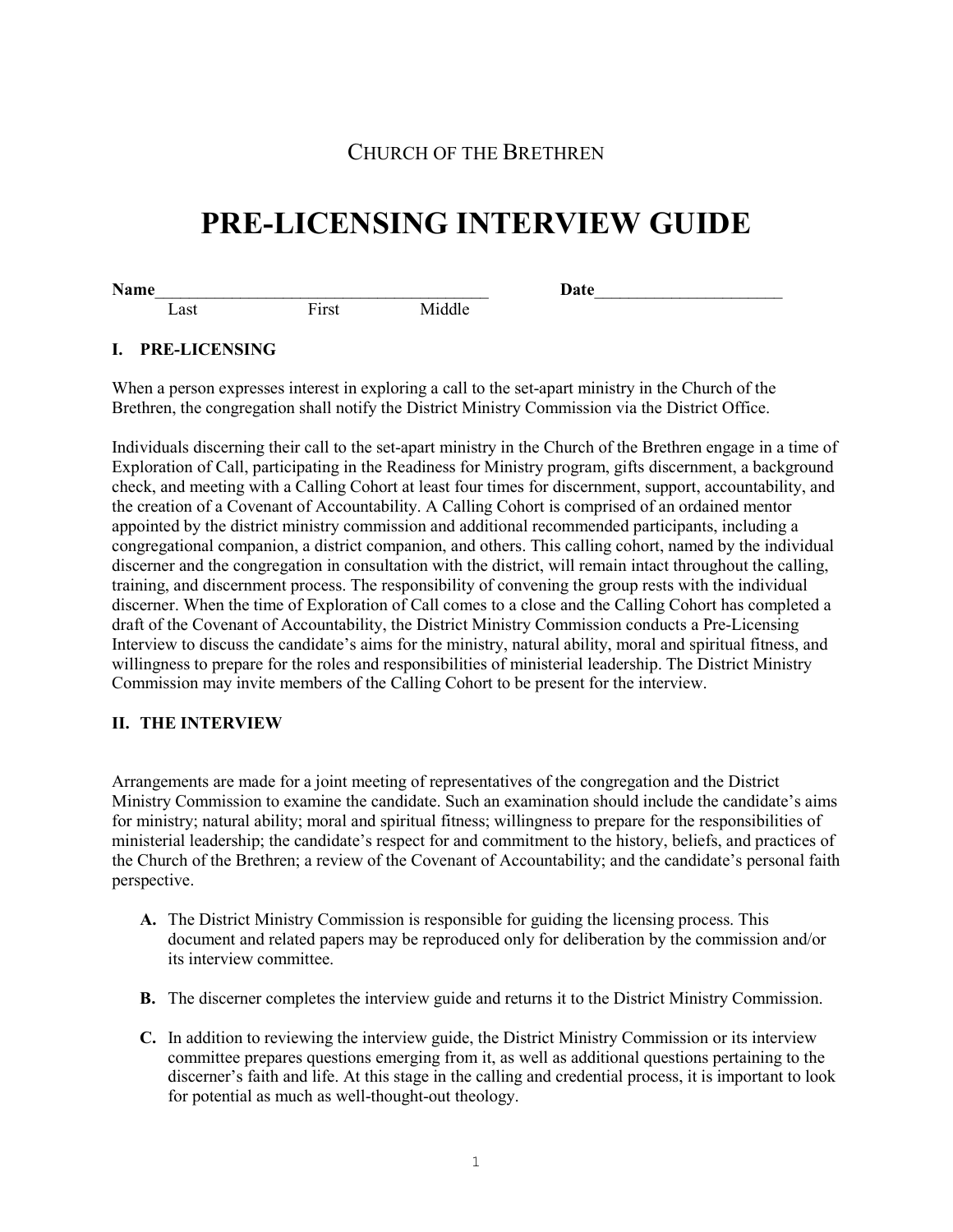- **D.** The District Ministry Commission shall review additional materials including Readiness for Ministry testing, background check, and the draft of the Covenant of Accountability.
- **E.** The District Ministry Commission is free to ask for additional materials that will assist them in the interview process. These materials may include educational documentation, and any and all materials/information deemed necessary within the context of Church of the Brethren polity and policies.
- **F.** If the candidate is married, the spouse should be invited to join the interview.

## **III. FOLLOWING THE INTERVIEW**

- **A.** If the District Ministry Commission approves the individual as a Licensed Minister, they then recommend them as such to the congregation. A congregational vote shall be taken to affirm their support of the candidate.
- **B.** Upon affirmation of the congregation by a simple majority vote, the district executive or a representative of the District Ministry Commission will conduct a service of affirmation, acknowledging formally the Licensed Minister's new recognition and the collaborative Covenant of Accountability during a regular congregational worship service. These actions shall be reported to the District Board. Within 30 days after an affirmation service, the appropriate paperwork will be sent to the Office of Ministry.
	- **C.** The original document and related papers are to be retained in the licensed minister's permanent confidential file in the district office. All other copies are to be destroyed by the District Executive/Minister at the conclusion of the pre-licensing process. The permanent confidential file is open only to the candidate and District Executive.

## **IV. TERM OF LICENSE**

The term of the license shall be for the current year, with all expirations being on December 31. The District Ministry Commission is responsible for the annual review including the Covenant of Accountability with the possibility of renewal of the license a maximum of 9 times (total of 10 years).

## **V. NOTE TO THE DISCERNER**

- **A.** The questions in this guide are asked so that you can provide written responses in preparation for the interview with the District Ministry Commission or its interview committee.
- **B.** If you move your membership to another congregation within the district, that congregation and the District Ministry Commission must approve licensed status.
- **C.** If you move your membership to a congregation in another district, you will need to begin the process of licensing with that district.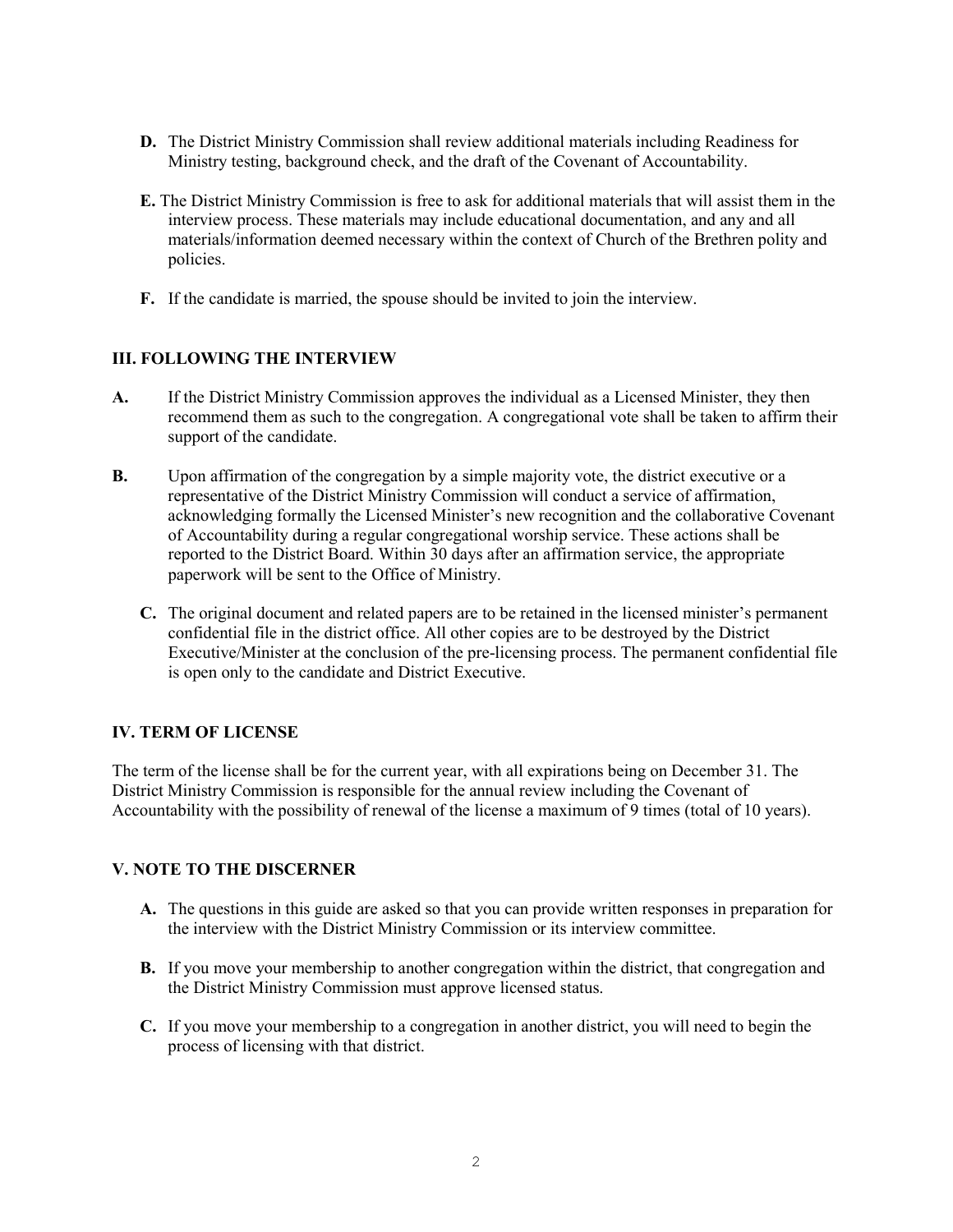#### **VI. PLACEMENT OF LICENSED MINISTERS AS PASTORS**

**A.** The current "Ministerial Leadership" paper restricts the pastoral service of licensed ministers (see the Ministerial Leadership Paper, 2014). A Licensed Minister, in certain circumstances with the approval of the district ministry commission, may serve in a ministerial leadership role. A Licensed Minister must complete denominationally approved ethics training before serving in this way. In addition, a Licensed Minister serving in a ministerial role shall have a Church of the Brethren ordained minister as a supervisor. Therefore, it is understood that the denominational placement system is for the placement of ordained ministers and licensed ministers who have been approved for ordination by their district boards and congregations.

Office of Ministry in consultation with the Council of District Executives July, 2014

Office of Ministry Church of the Brethren 1451 Dundee Avenue Elgin, Illinois 60120-1694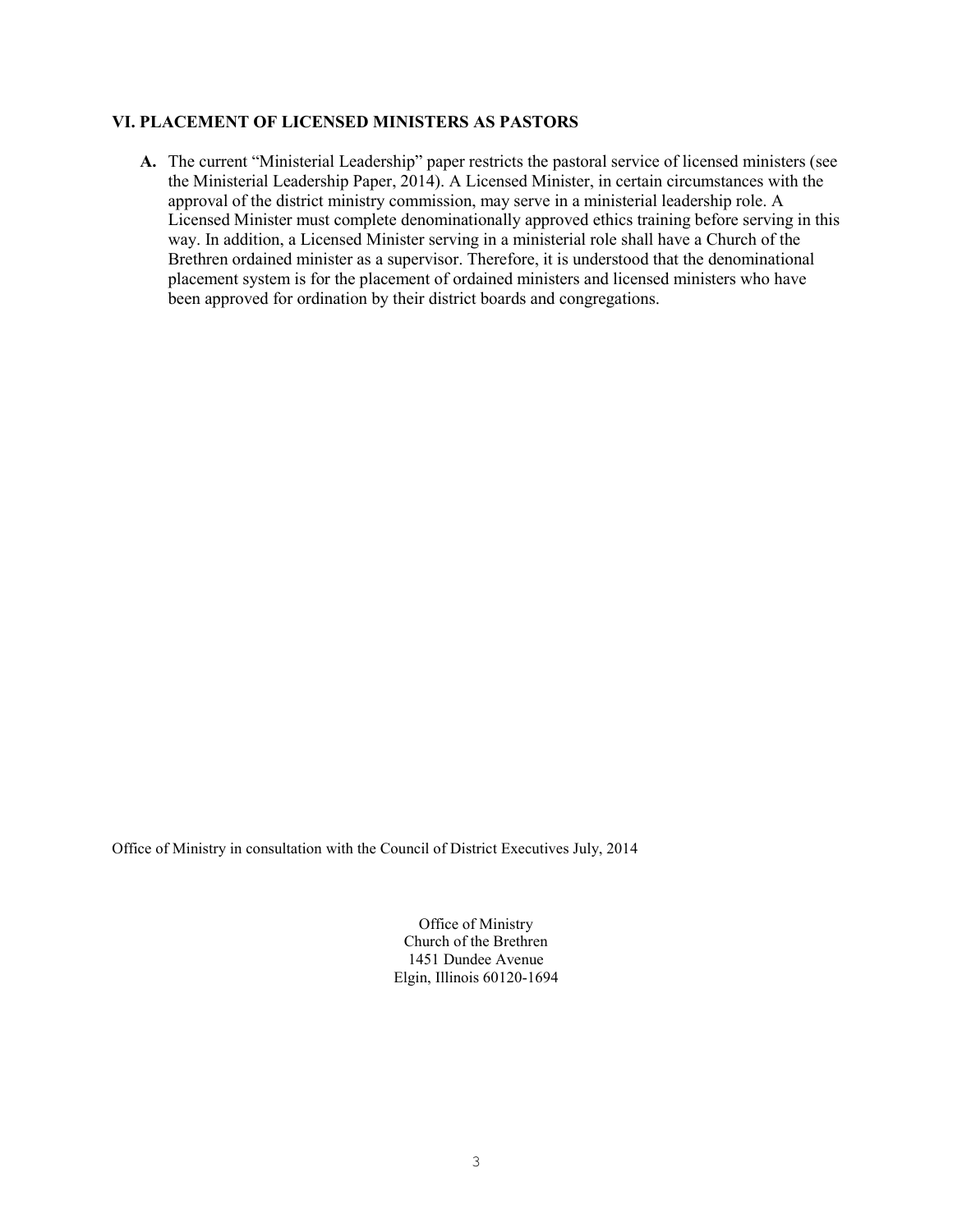# **PRE-LICENSING INTERVIEW GUIDE**

|                                          |       | PERSONAL DATA                                                                               |                                                                                                                  |               |
|------------------------------------------|-------|---------------------------------------------------------------------------------------------|------------------------------------------------------------------------------------------------------------------|---------------|
| Name<br>Last                             | First | Middle                                                                                      | U.S. citizen $\bigcup$ Yes<br>(If no, provide INS status and additional<br>information at the end of the guide.) | ÌNo           |
| Street, Box                              |       | City/Town                                                                                   |                                                                                                                  | State Zip     |
|                                          |       |                                                                                             |                                                                                                                  |               |
|                                          |       |                                                                                             |                                                                                                                  |               |
|                                          |       |                                                                                             | E-mail Cell Phone                                                                                                |               |
|                                          |       |                                                                                             | Membership is in ___________________________Congregation ___________________________District                     |               |
|                                          |       |                                                                                             |                                                                                                                  |               |
|                                          |       | Marital status: Single $\bigcirc$ Married $\bigcirc$ Widowed $\bigcirc$ Divorced $\bigcirc$ |                                                                                                                  |               |
|                                          |       |                                                                                             |                                                                                                                  |               |
|                                          |       |                                                                                             |                                                                                                                  |               |
| Indicate degrees received and from where |       |                                                                                             |                                                                                                                  |               |
| Completed seminary                       |       |                                                                                             |                                                                                                                  |               |
|                                          |       | Name of institution                                                                         |                                                                                                                  |               |
| Completed college                        |       |                                                                                             | Degree received                                                                                                  |               |
|                                          |       |                                                                                             | Graduation year                                                                                                  |               |
| Other:                                   |       |                                                                                             |                                                                                                                  |               |
| Certificate training                     |       |                                                                                             |                                                                                                                  |               |
|                                          |       | Describe yourself as a student: $\bigcup$ Above average                                     | $\bigcup$ Average                                                                                                | Below average |
|                                          |       |                                                                                             |                                                                                                                  |               |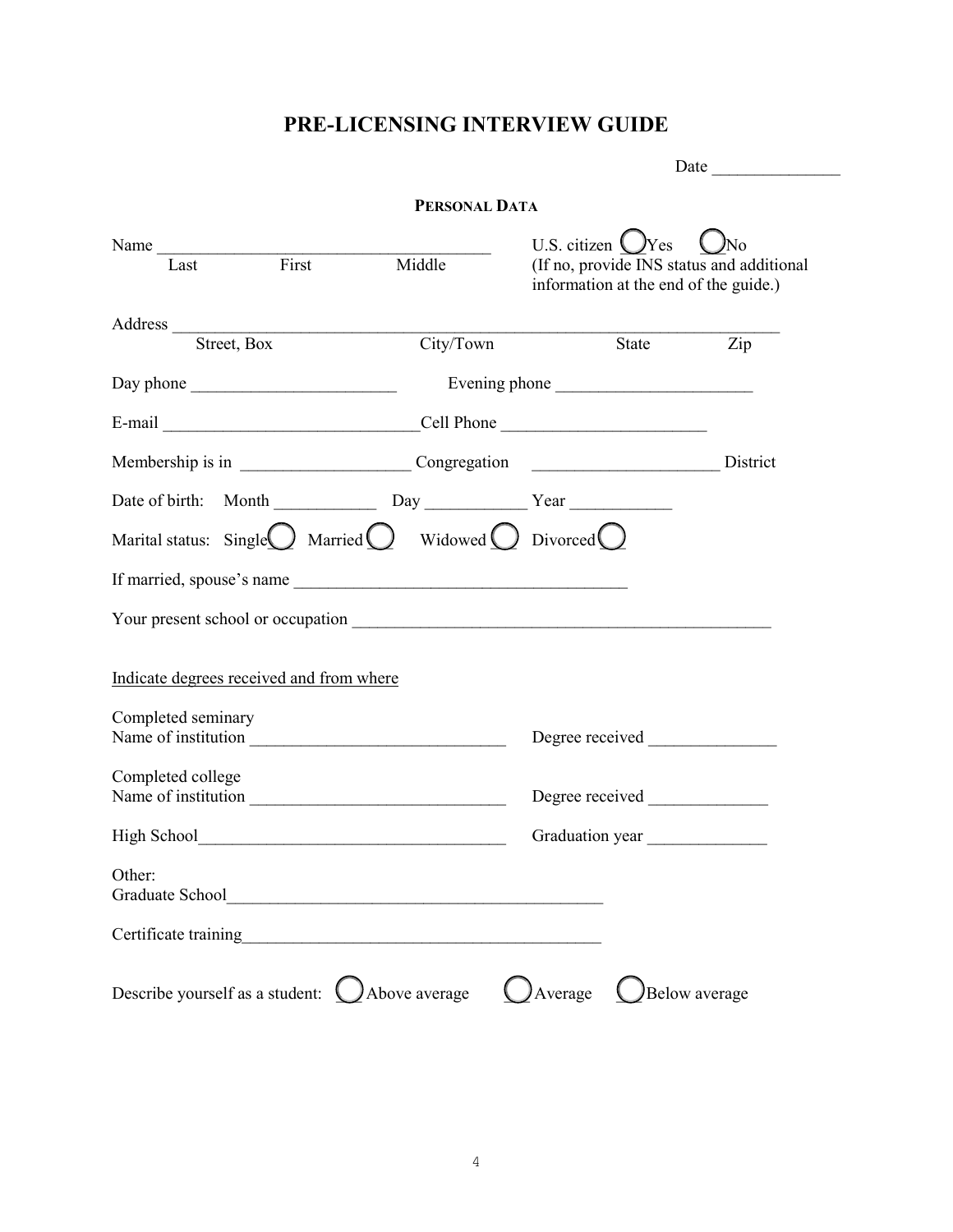|                 | List school, community, or other activities in which you have had a part: |                                        |
|-----------------|---------------------------------------------------------------------------|----------------------------------------|
| <i>Activity</i> | Your responsibility                                                       | One or two important learnings for you |
|                 |                                                                           |                                        |
|                 |                                                                           |                                        |
|                 |                                                                           |                                        |
|                 |                                                                           |                                        |
|                 |                                                                           |                                        |
|                 |                                                                           |                                        |

What leadership responsibilities have you had? (List the organization, position, and reflections of yourself as leader.)

List part-time or full-time employment (three most recent):

| Dates    | Organization/Employer                                                        | Your position |  |
|----------|------------------------------------------------------------------------------|---------------|--|
|          |                                                                              |               |  |
|          |                                                                              |               |  |
| Comment: | Health: $\bigcirc$ Average $\bigcirc$ Above average $\bigcirc$ Below average |               |  |

# **MINISTRY QUESTIONS/ISSUES**

1. Write a narrative about your spiritual journey. How are you experiencing "call"? What people and events have been and continue to be influential in your faith journey?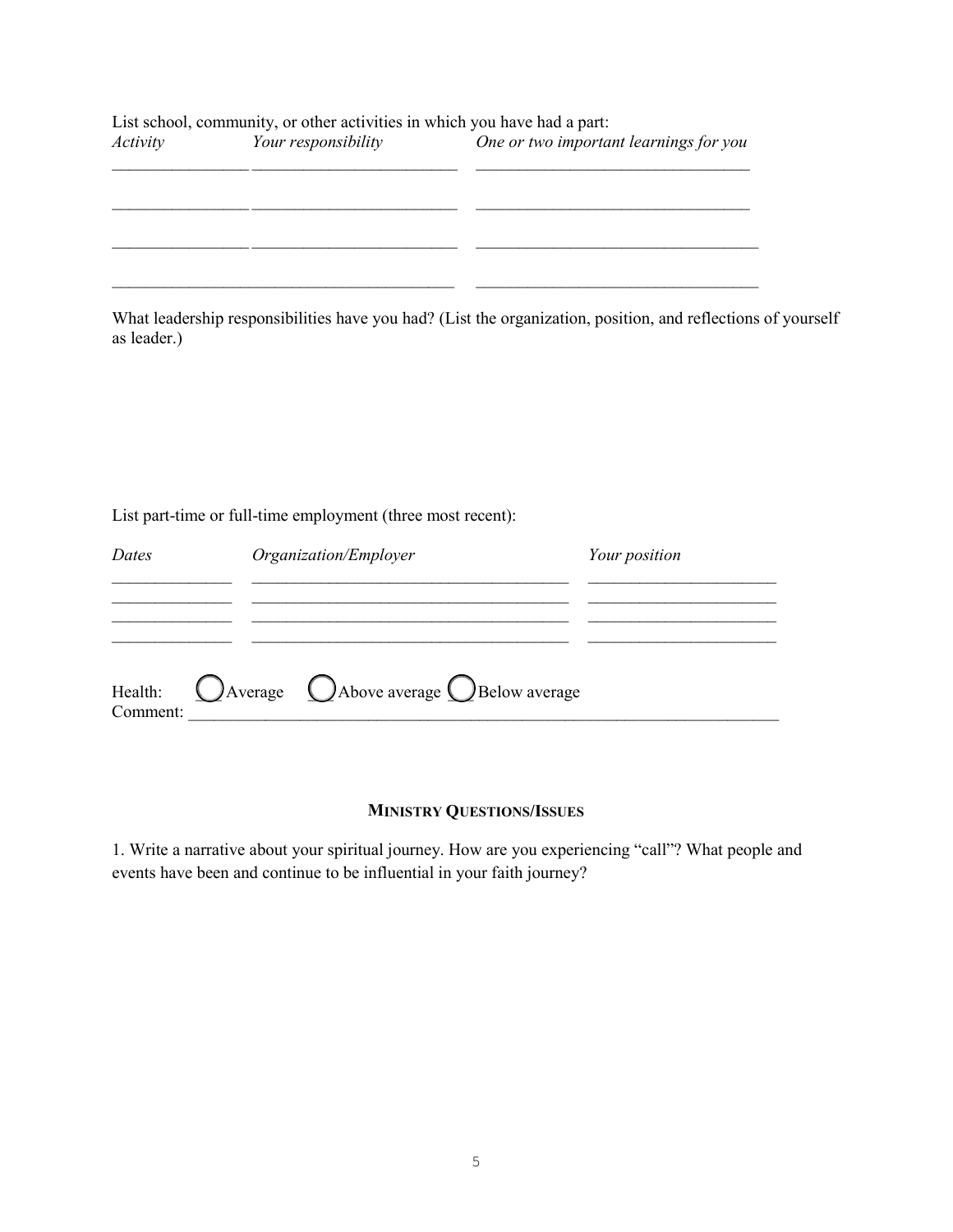2. Why are you interested in formalizing a call to ministry?

3. How has the process of discernment with your Calling Cohort led to more clarity about the call to ministry from God and from the church?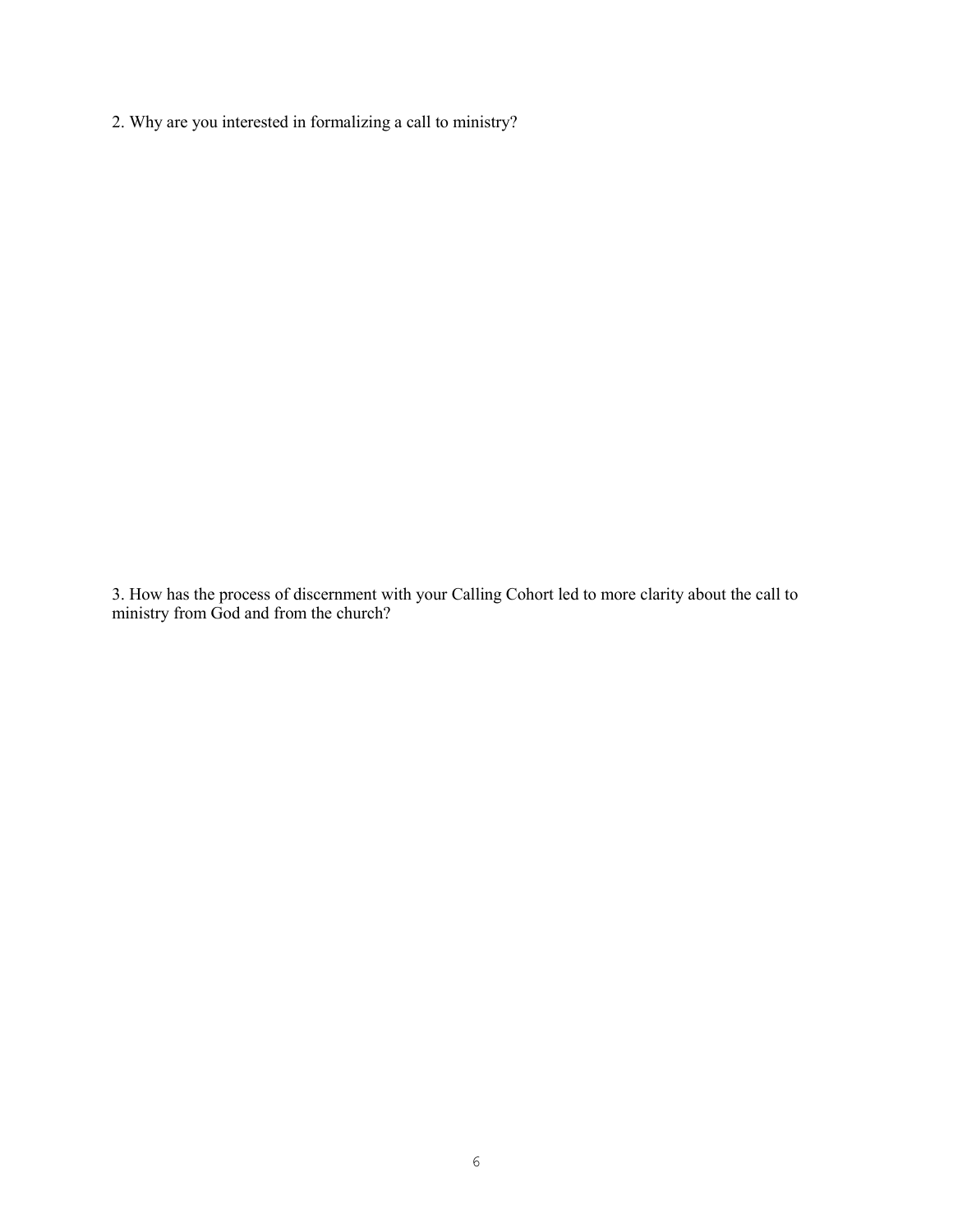4. What gifts, skills, or talents do you have that you think could be effectively utilized in a call to ministry?

5. What type of church vocation interests you?<br>  $\Box$  Pastor



Other Specialty ministries (please specify)

6. What experiences have you had that might benefit you in ministry (volunteer, teaching, administration, speaking in public, etc.)?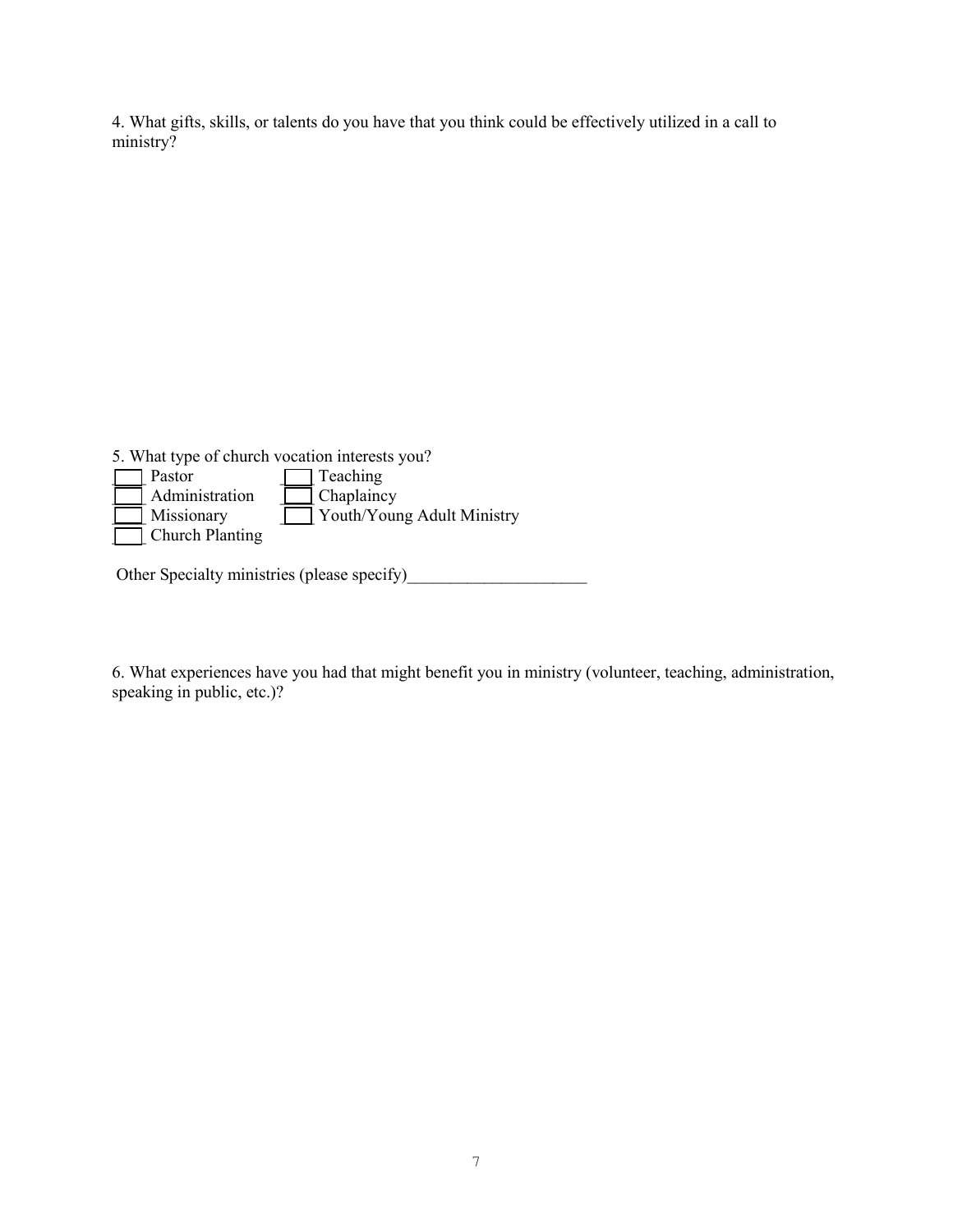7. Are you aware of anything that might hinder your development and involvement in ministry (e.g., financial burden, family responsibilities, etc.)? If yes, what are they?

# 8. Training

 $\overline{a}$ 

| 1. $\bigcup$ Currently enrolled in a college or seminary |
|----------------------------------------------------------|
| Name of institution                                      |
| Accredited by                                            |
| Degree Program                                           |
| Anticipated completion                                   |

Or

| 2. $\bigcirc$ Plan to enter an accredited |     |
|-------------------------------------------|-----|
| college                                   | and |
| seminary (ATS)                            |     |

| $\Box$ Plan to enroll in Training in Ministry (TRIM)                   |
|------------------------------------------------------------------------|
| <b>Plan to enroll in Education for Shared Ministry (EFSM)</b>          |
| <b>Plan to enroll in the Academy Certified Training Systems (ACTS)</b> |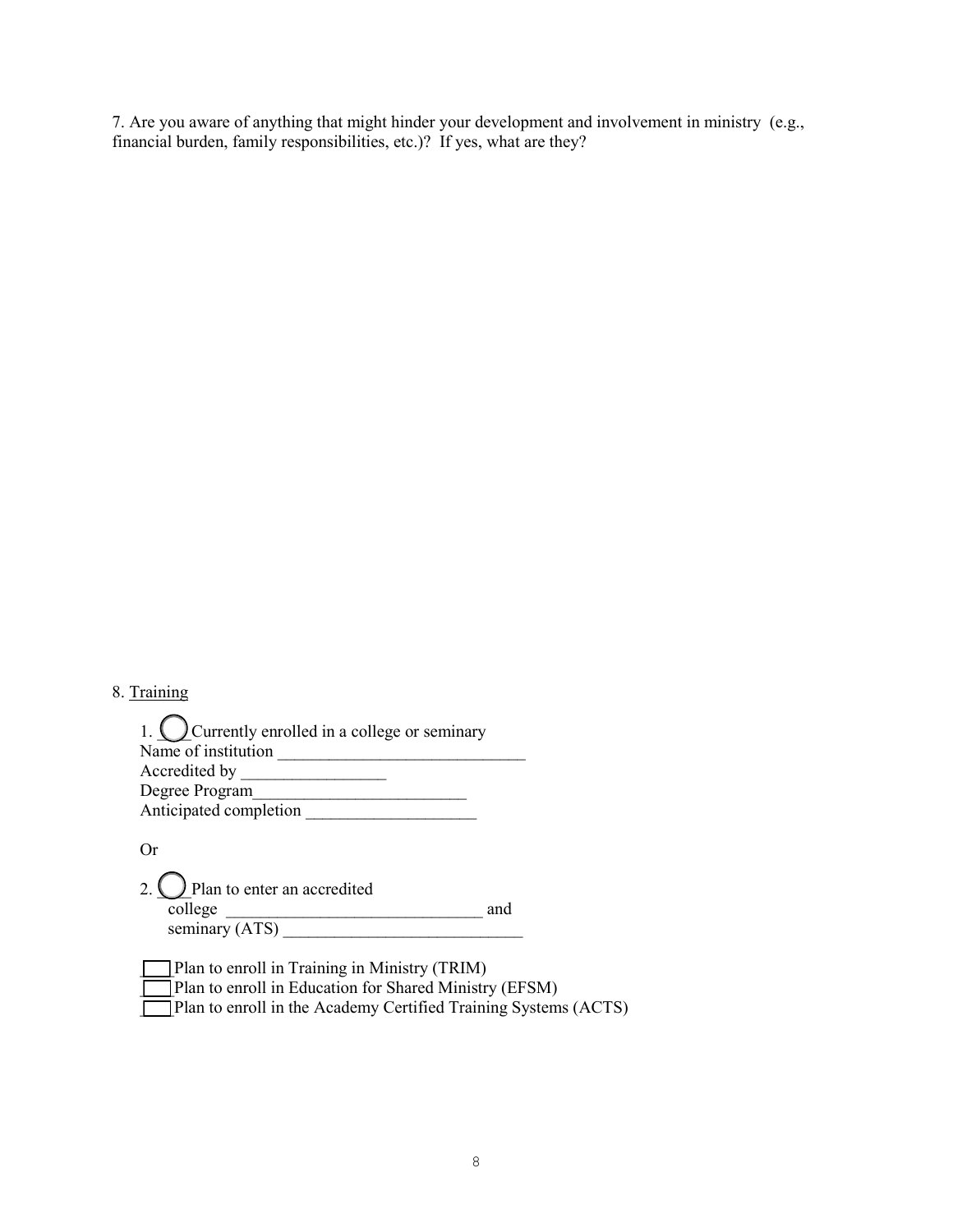#### 9. Formation

Outline detailed plans for ministry formation including spiritual, relational, intellectual, emotional, and physical disciplines. Include a copy of your Covenant of Accountability

9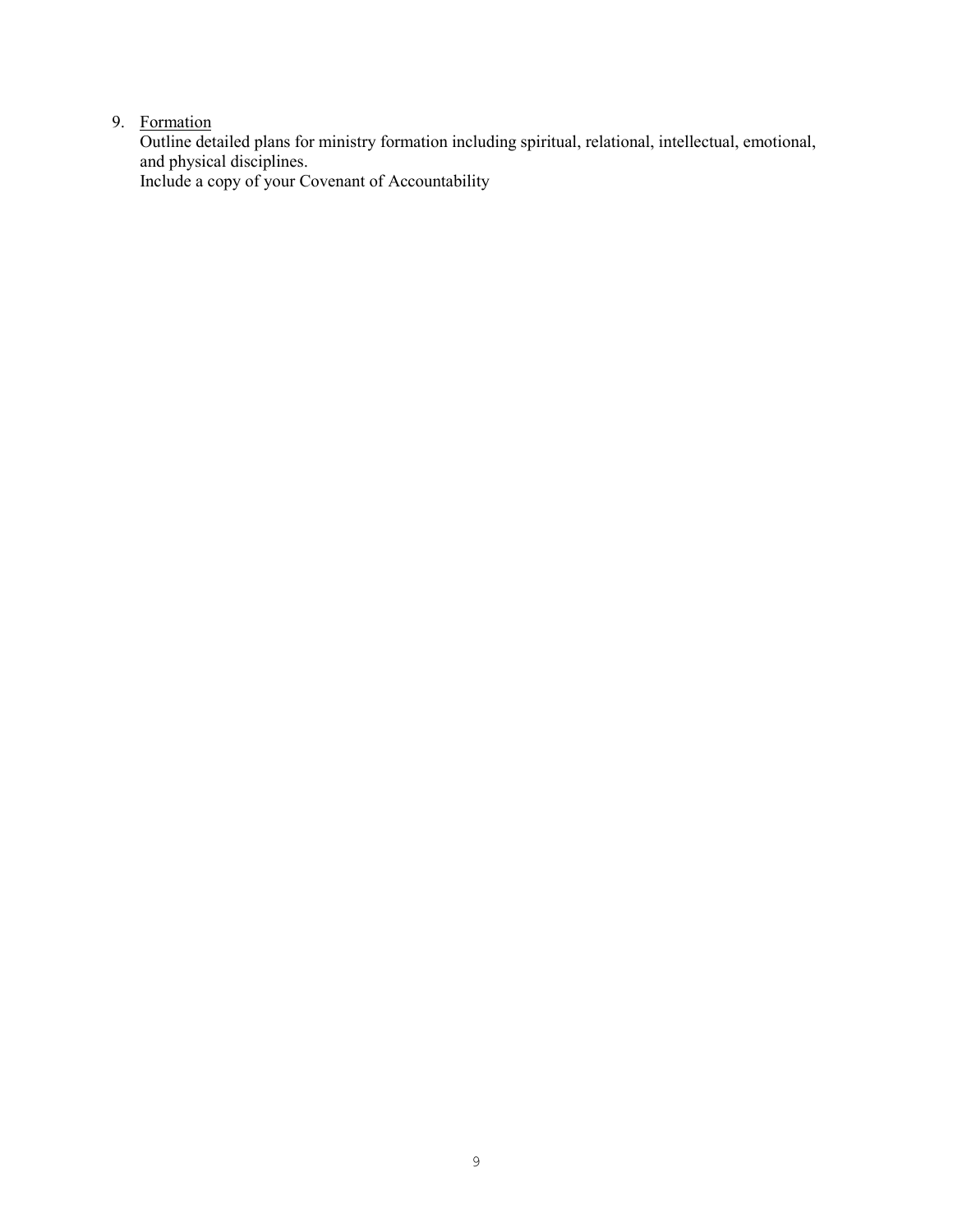- 10. State your understanding of the following (document with biblical and/or other writings):
	- a. God

b. Jesus Christ

c. Holy Spirit

d. Scripture

e. The church

f. Church of the Brethren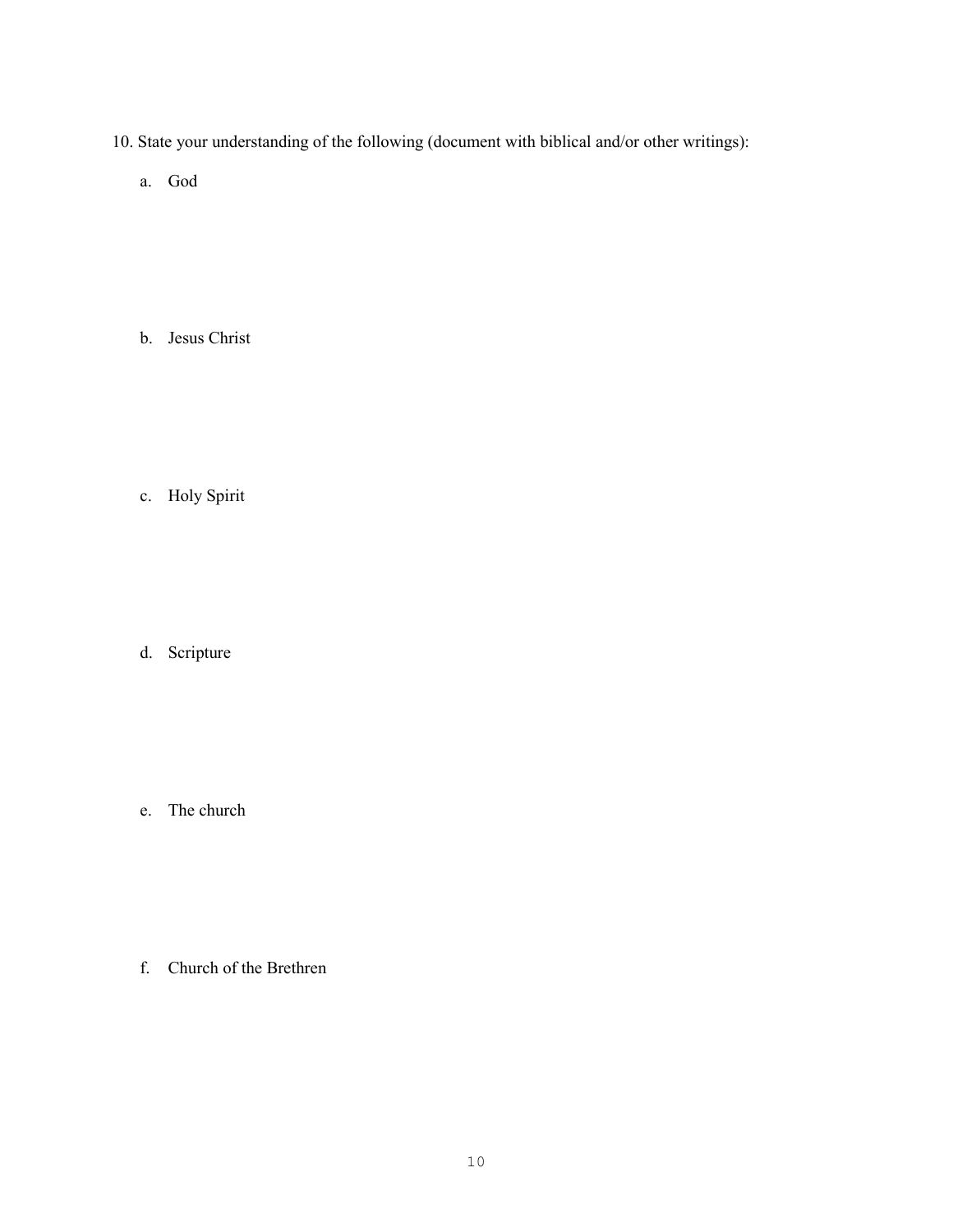11. What doctrines, beliefs, practices, or statements of the Church of the Brethren are important to you? What doctrines, beliefs, practices or statements of the Church of the Brethren do you find to be especially relevant to the current cultural context? Why?

12. Which doctrines, beliefs, practices, or statements of the Church of the Brethren raise questions or concerns for you? What steps will you take to engage in formative conversations about these items?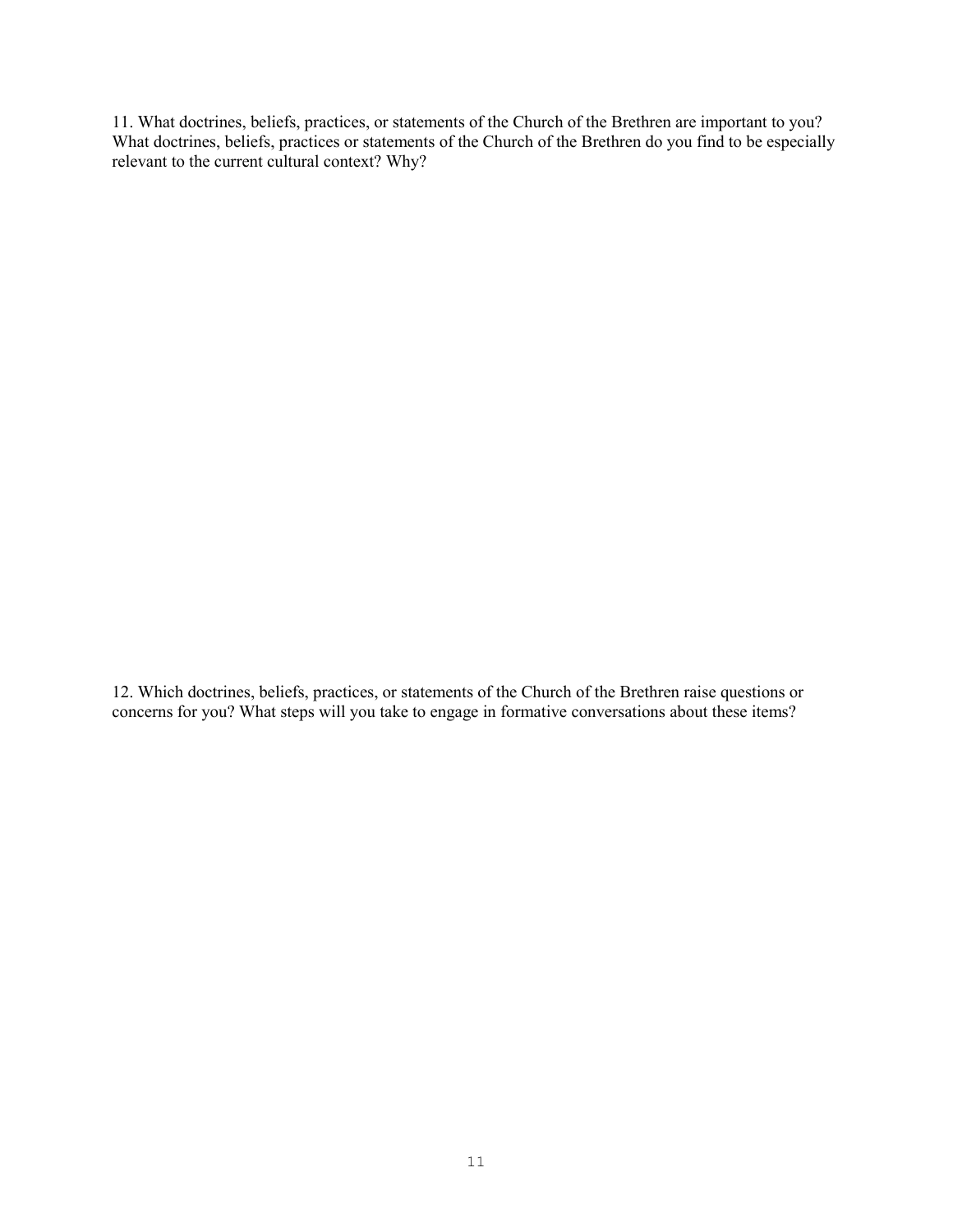13. I have read the current "Ministerial Leadership" paper.  $Q_{\text{Yes}}$ 



I have the following questions:

14. I have read the "Ethics in Ministry Relations—2008" paper and accept its requirements and procedures.  $\bigcap$  Yes $\bigcap$  No

If no, please explain:

15. Has a formal complaint of personal misconduct ever been filed against you?  $Yes$  No

If yes, please explain:

16. Have you ever been convicted of a felony or misdemeanor?



If yes, please explain: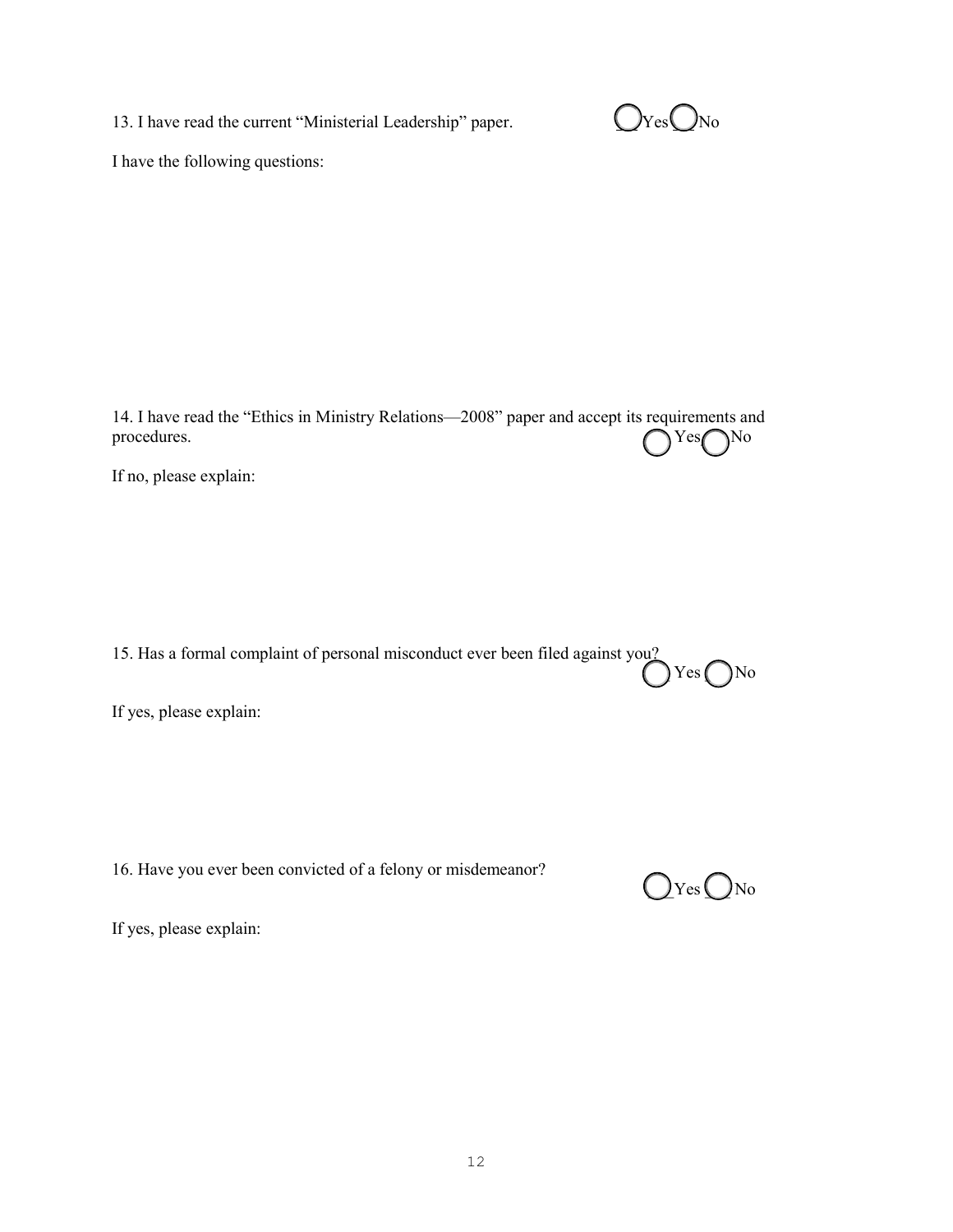17. If I am approved for licensed ministry in the Church of the Brethren, I understand that I will be required to uphold the Code of Ethics for Ministerial Leaders as adopted by the Church of the Brethren Annual Conference. I will recognize and accept the authority of the district and denomination being at all times subject to its discipline and governance.

 $\bigcirc$  Yes  $\bigcirc$  No

If no, please explain:

Signature\_\_\_\_\_\_\_\_\_\_\_\_\_\_\_\_\_\_\_\_\_\_\_\_\_\_\_\_\_\_\_\_\_\_ Date \_\_\_\_\_\_\_\_\_\_\_\_\_\_\_\_\_\_\_\_\_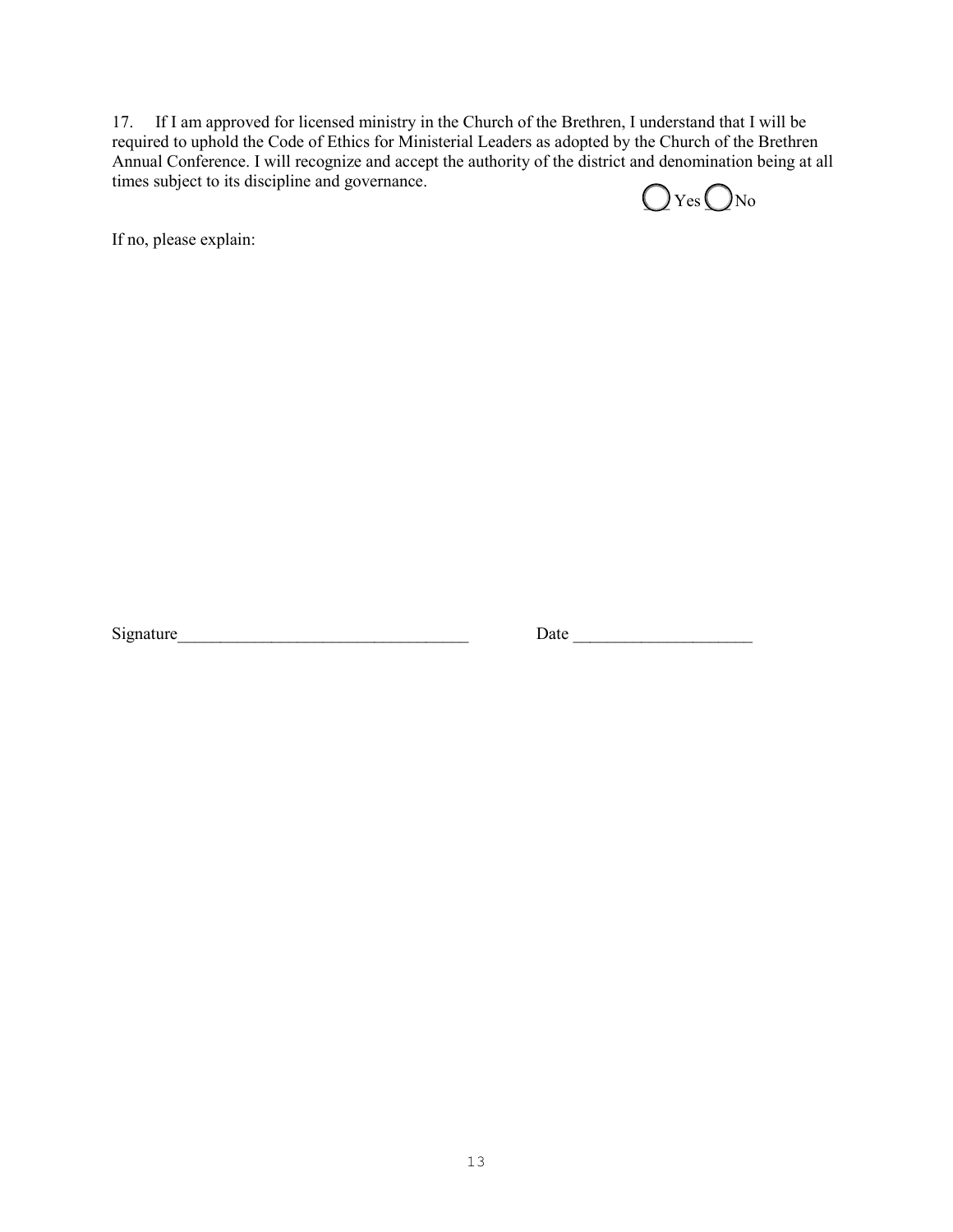**Is there any additional information you would like to share that will be helpful to us?**